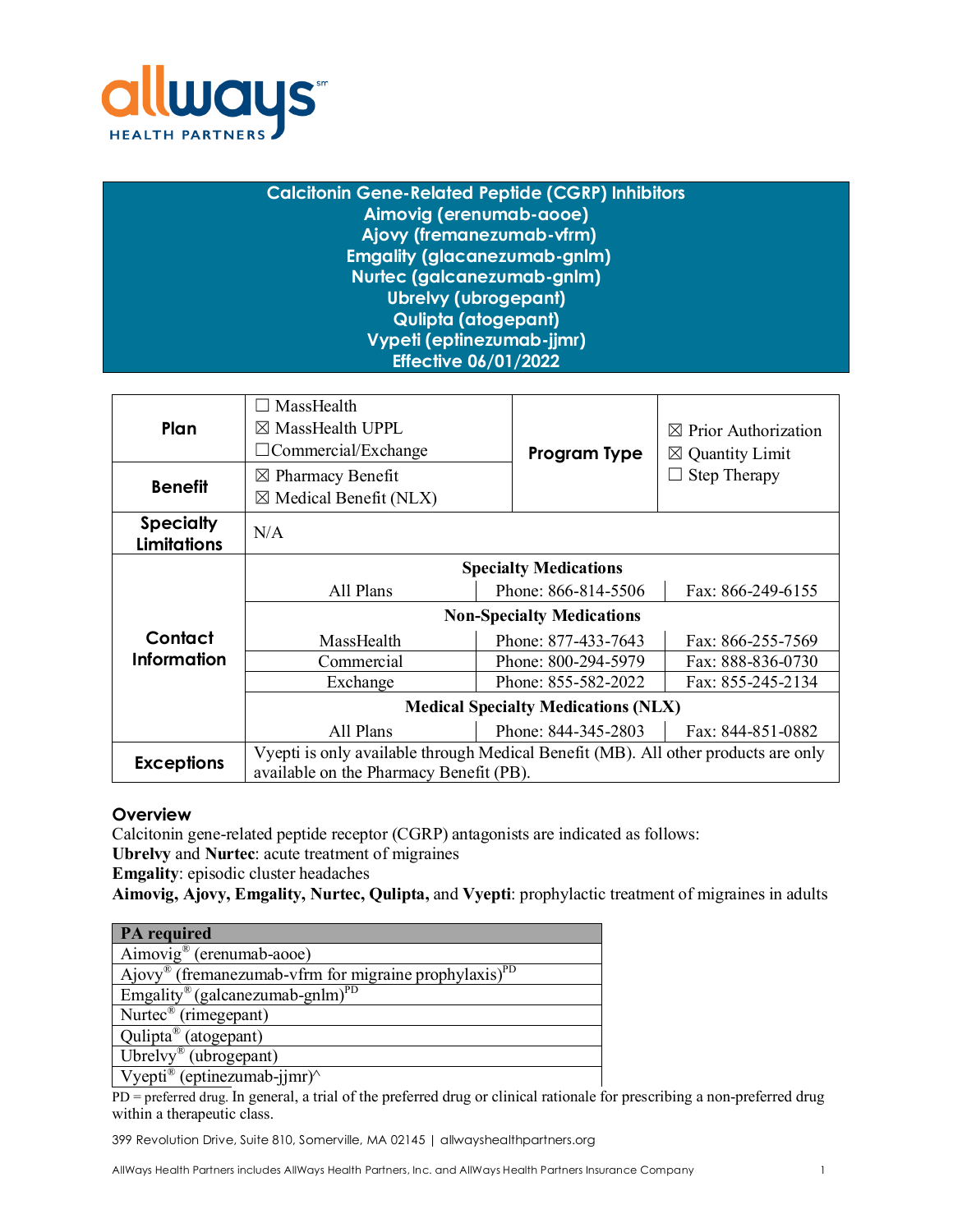

 $\land$  This agent is available through the medical benefit only

# **Coverage Guidelines**

Authorizations requests will be reviewed on a case-by-case basis for members new to AllWays Health Partners who are currently receiving treatment with the requested medication, excluding when the product is obtained as samples or via manufacturer's patient assistance programs.

# **OR**

Authorization may be granted for members when all the following criteria are met, and documentation is provided:

# *Migraine Prophylaxis*

**Aimovig** (erenumab-aooe) **Ajovy** (fremanezumab-vfrm) **Emgality** (galcanezumab-gnlm) 120 mg/mL syringe Prescriber provides documentation of **ALL** of the following:

- 1. Appropriate diagnosis
- 2. The member is  $> 18$  years of age
- 3. Appropriate dose
- 4. The member has been experiencing  $\geq$  4 migraine days per month
- 5. Physician documentation of inadequate response or adverse reaction to **ONE** of the following or contraindication to **ALL** of the following\*:
	- a. atenolol
	- b. metoprolol
	- c. nadolol
	- d. propranolol
	- e. timolol
- 6. Physician documentation of inadequate response or adverse reaction to **ONE** of the following or contraindication to **ALL** of the following:
	- a. tricyclic antidepressant
	- b. topiramate
	- c. valproic acid
	- d. venlafaxine

### **Vyepti** (eptinezumab-jjmr)  $\wedge$

Prescriber provides documentation of **ALL** of the following:

- 1. Appropriate diagnosis
- 2. The member is  $\geq 18$  years of age
- 3. Appropriate dose
- 4. The member has been experiencing  $\geq$  4 migraine days per month
- 5. Physician documentation of inadequate response or adverse reaction to **ONE** of the following or contraindication to **ALL** of the following\*:
	- a. atenolol
	- b. metoprolol
	- c. nadolol
	- d. propranolol
	- e. timolol
- 6. Physician documentation of inadequate response or adverse reaction to **ONE** of the following or contraindication to **ALL** of the following: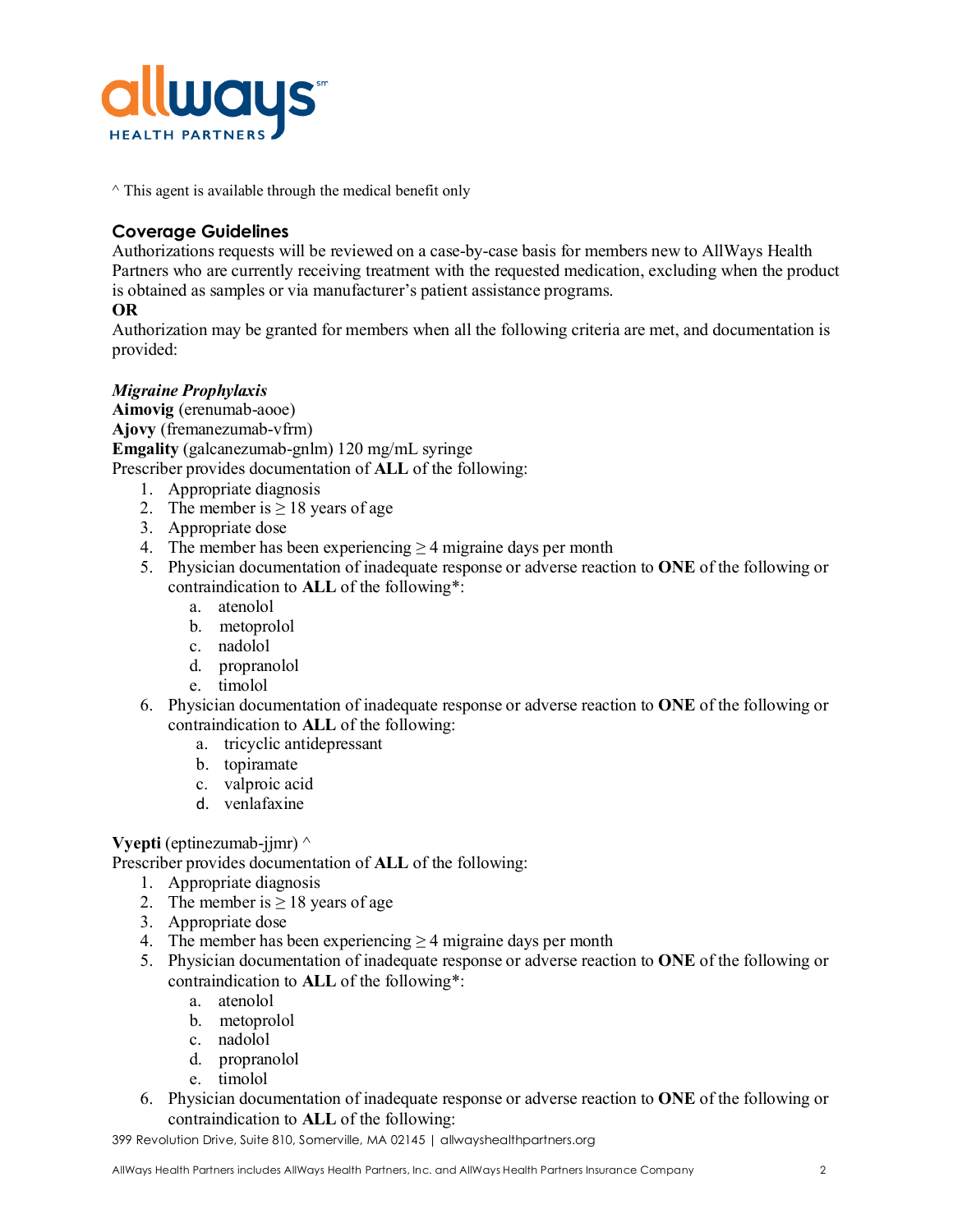

- a. tricyclic antidepressant
- b. topiramate
- c. valproic acid
- d. venlafaxine
- e. Botox
- 7. Physician documentation of inadequate response or adverse reaction to **ONE** of the following or contraindication to **ALL** of the following:
	- a. Aimovig
	- b. Ajovy
	- c. Emgality

#### Notes:

 $\land$  This agent is available through the medical benefit only

 $*$ If a prescriber specifically documents they wish to avoid a  $\beta$  blocker in a member due to a concurrent diagnosis of depression, this is acceptable rationale to bypass this trial. However, avoidance of a β blocker due to risk of depression in members without a documented diagnosis of depression is not adequate rationale to bypass this trial. *In addition, the following conditions can be accepted as rationale for avoidance of β blockers: asthma (bronchospastic disease), COPD, peripheral vascular disease, Raynaud's, baseline hypotension or bradycardia, and pheochromocytoma.*

# *Migraine Prophylaxis*

**Nurtec** (rimegepant)

### **Qulipta** (atogepant)

Prescriber providers documentation of **ALL** of the following:

- 1. Appropriate diagnosis
- 2. The member is  $\geq 18$  years of age
- 3. The member has been experiencing  $\geq$  4 migraine days per month
- 4. Physician documentation of inadequate response or adverse reaction to **ONE** of the following or contraindication to **ALL** of the following#:
	- a. atenolol
	- b. metoprolol
	- c. nadolol
	- d. propranolol
	- e. timolol
	- 5. Physician documentation of inadequate response or adverse reaction to **ONE** of the following or contraindication to **ALL** of the following:
		- a. tricyclic antidepressant
		- b. topiramate
		- c. valproic acid
		- d. venlafaxine
		- e. Botox
	- 6. Physician documentation of inadequate response or adverse reaction to **ONE** of the following or contraindication to **ALL** of the following\*:
		- a. Aimovig
		- b. Ajovy
		- c. Emgality
	- 7. ONE of the following:
		- a. If request is for Qulipta, quantity is  $\leq 1$  tablet/day
		- b. If the request is for Nurtec ODT, quantity is < 15 ODTs/month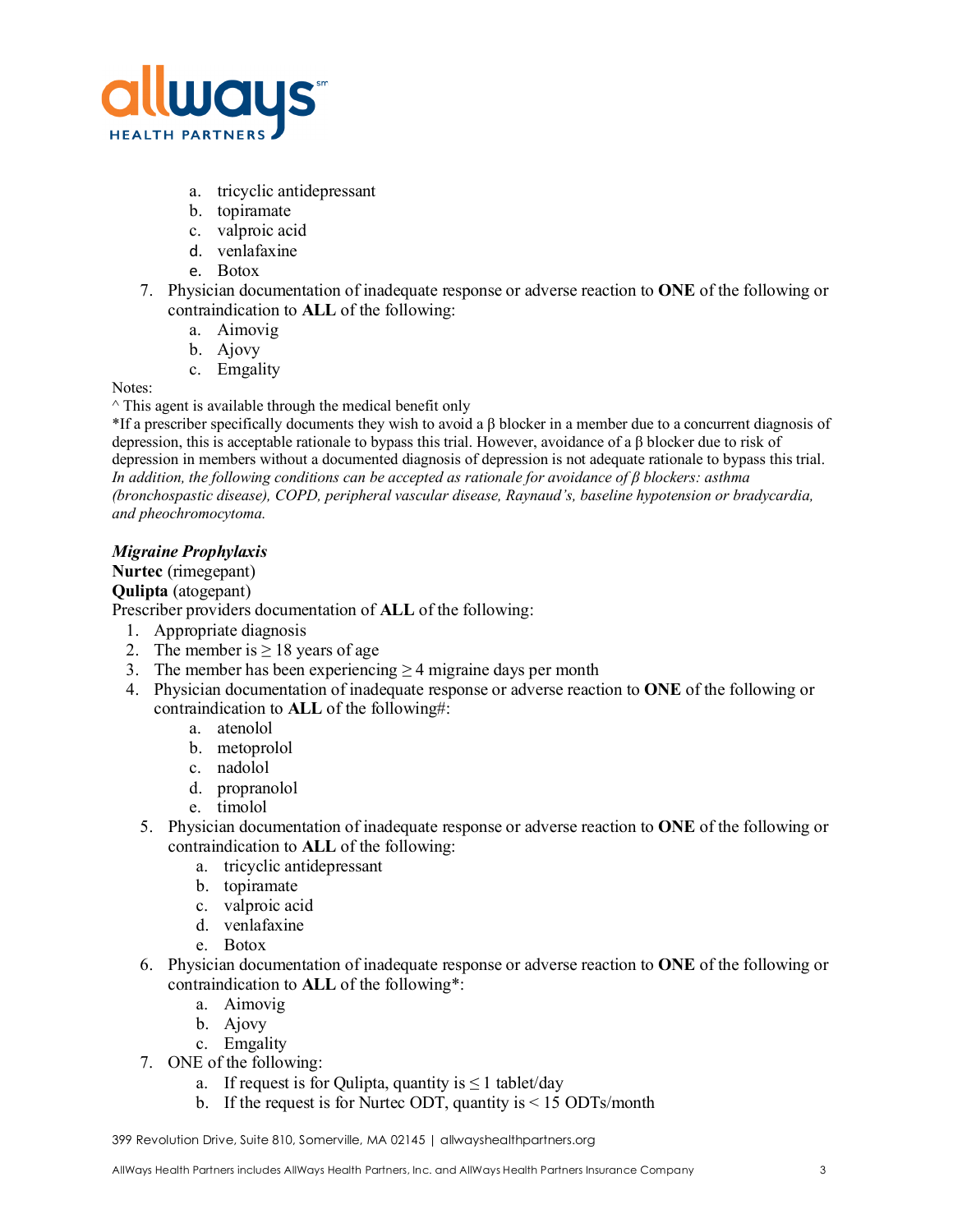

#### Notes:

*\*Requests for Nurtec® (rimegepant) or Qulipta® (atogepant) may be approved in patients without a trial for Aimovig®, Ajovy® or Emgality® if it is documented that the member is not a candidate for injectable formulations (including documentation of needle-phobia).* 

#If a prescriber specifically documents they wish to avoid a  $\beta$  blocker in a member due to a concurrent diagnosis of depression, this is acceptable rationale to bypass this trial. However, avoidance of a β blocker due to risk of depression in members without a documented diagnosis of depression is not adequate rationale to bypass this trial. *In addition, the following conditions can be accepted as rationale for avoidance of β blockers: asthma (bronchospastic disease), COPD, peripheral vascular disease, Raynaud's, baseline hypotension or bradycardia, and pheochromocytoma.* 

### *Cluster Headache*

**Emgality** (galcanezumab-gnlm) 100 mg/mL syringe Prescriber provides documentation of **ALL** of the following:

- 1. Appropriate diagnosis
- 2. The member is  $\geq 18$  years of age
- 3. Appropriate dose

### *Acute Treatment of Migraine*

**Ubrelvy** (ubrogepant) **Nurtec** (rimegepant) Prescriber provides documentation of **ALL** of the following:

- 1. Appropriate diagnosis
- 2. The member is  $\geq 18$  years of age
- 3. Physician documented of inadequate response or adverse reaction to **TWO** triptan agents or contraindication to **ALL** oral triptans
- 4. One of the following:
	- a. For Ubrelvy, quantity is  $\leq 16$  tablets/month
	- b. For Nurtec, quantity is  $\leq 15$  ODTs/month
- 5. Ubrelvy or Nurtec will not be used in combination with Reyvow (lasmiditan)

### *Quantity Limit Exceeded*

**Nurtec** (rimegepant)

**Ubrelvy** (ubrogepant)

Prescriber providers documentation of **ALL** of the following:

- 1. Individual drug PA criteria must be met first (see above)
- 2. Headache frequency is provided to determine medical necessity for requested quantity
- 3. The member is currently on, or not a candidate for, a prophylactic regimen†

†β-blocker, tricyclic antidepressant (TCA), calcium channel blocker (CCB), Depakote, Topamax; claims history should be confirmed to determine that the member is taking prophylaxis on a regular basis (i.e. monthly claims for the most recent three consecutive months)

### **Continuation of Therapy**

*For Migraine Prophylaxis*: Reauthorization requires physician attestation of continuation of therapy and positive response to therapy.

*For Cluster Headache***:** Reauthorization requires physician documentation of member actively having a cluster headache and that member has been initiated on prophylactic therapy for the cluster headache (e.g., verapamil, topiramate, steroids, etc.) or rationale why this is not appropriate.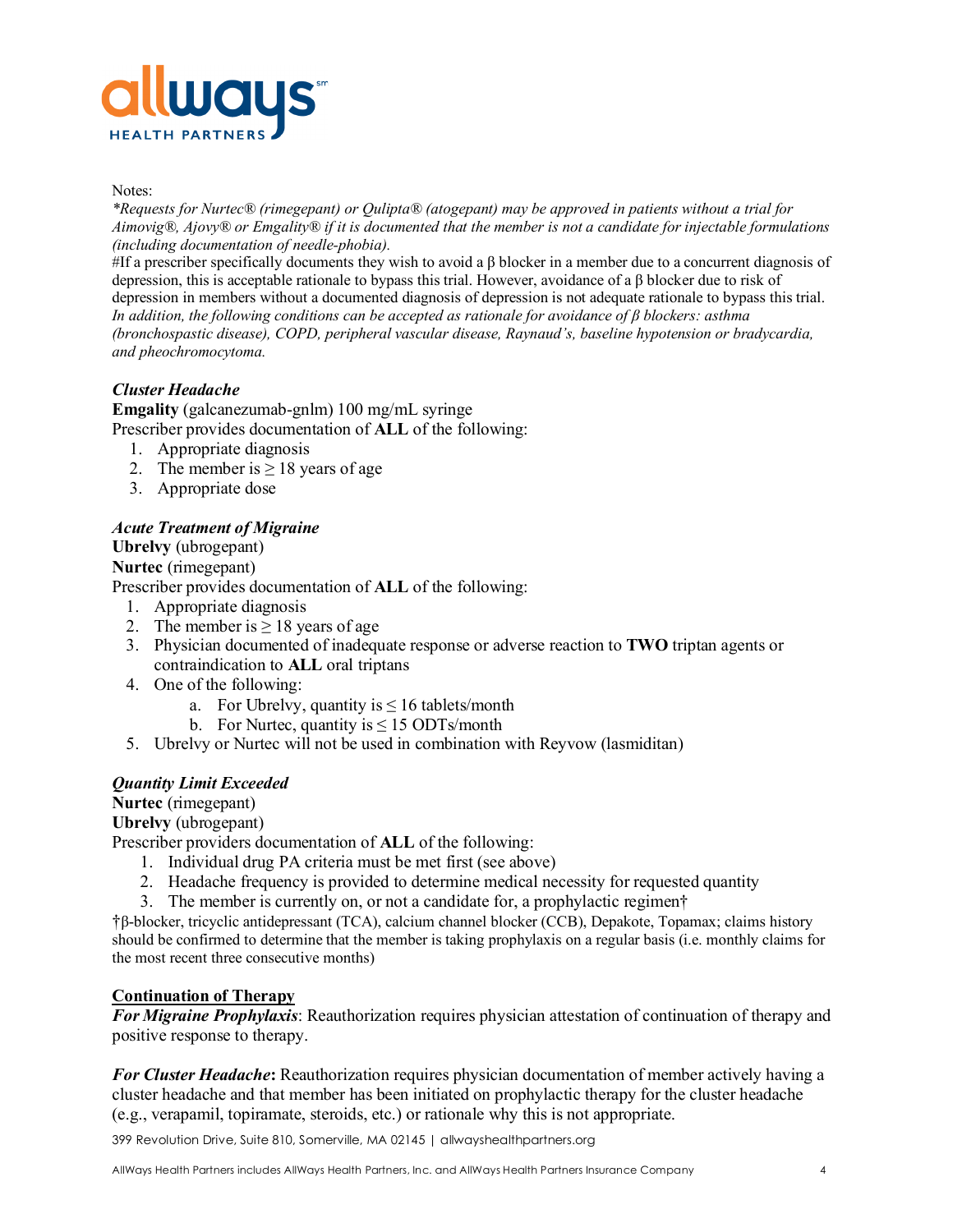

### *For Acute Treatment of Migraine:*

Within quantity limits: Reauthorization requires physician attestation of continuation of therapy and positive response to therapy.

Exceeding quantity limits: Reauthorizations will be reviewed on a case-by-case basis per appendix section Quantity Limits.

# **Limitations**

- 1. Initial approvals will be granted:
	- a. Migraine prophylaxis and cluster headache: 3 months
	- b. Acute treatment of migraine: up to 6 months within quantity limits, up to 3 months when exceeding quantity limits
- 2. Reauthorizations will be granted:
	- a. Migraine prophylaxis: 6 months
	- b. Cluster headache: 3 months
	- c. Acute treatment of migraine: 12 months within quantity limits
- 3. The following quantity limits apply

| Aimovig 70mg/mL                      | pen per 30 days                                     |  |
|--------------------------------------|-----------------------------------------------------|--|
| Aimovig 140mg/mL                     | 1 pen per 30 days                                   |  |
| Ajovy 225mg/1.5mL pre-filled syringe | 1 pen per 30 days or 3 pens (675mg) every 90 days   |  |
| and Ajovy 225mg/1.5mL autoinjector   |                                                     |  |
|                                      | Migraine Prophylaxis                                |  |
|                                      | 2 pens (240mg) for initial month, then 1 pen per 30 |  |
| Emgality 120 mg/mL pre-filled        | days                                                |  |
| pen/syringe and Emgality 100 mg/mL   | Cluster headaches                                   |  |
| pre-filled syringe)                  | Loading dose: $3x100mg$ (3 consecutive doses)       |  |
|                                      | Maintenance dose: 300mg every 4 weeks               |  |
|                                      | 15 ODTs per 30 days                                 |  |
|                                      |                                                     |  |
|                                      | Acute Migraine                                      |  |
|                                      | 75 mg at onset of migraine as needed                |  |
|                                      | No more than one dose in 24 hours                   |  |
| Nurtec ODT 75 mg                     |                                                     |  |
|                                      | Migraine Prevention                                 |  |
|                                      | 75 mg taken orally every other day                  |  |
|                                      |                                                     |  |
|                                      | Maximum 75 mg per day                               |  |
| Qulipta 10, 30, 60 mg tablet         | 30 tablets per 30 days                              |  |
| Ubrelvy 50, 100 mg tablet            | 16 tablets per 30 days                              |  |
| Vyepti 100 mg/mL vial                | 100 mg to 300 mg intravenously every three months   |  |

### **Appendix**

#### **Appendix A: Concomitant Therapy: Oral and Injectable**

There is growing data showing efficacy and safety in using injectable CGRP inhibitors for prophylaxis therapy with oral CGRP inhibitors for acute treatment. As such, we will allow concomitant use.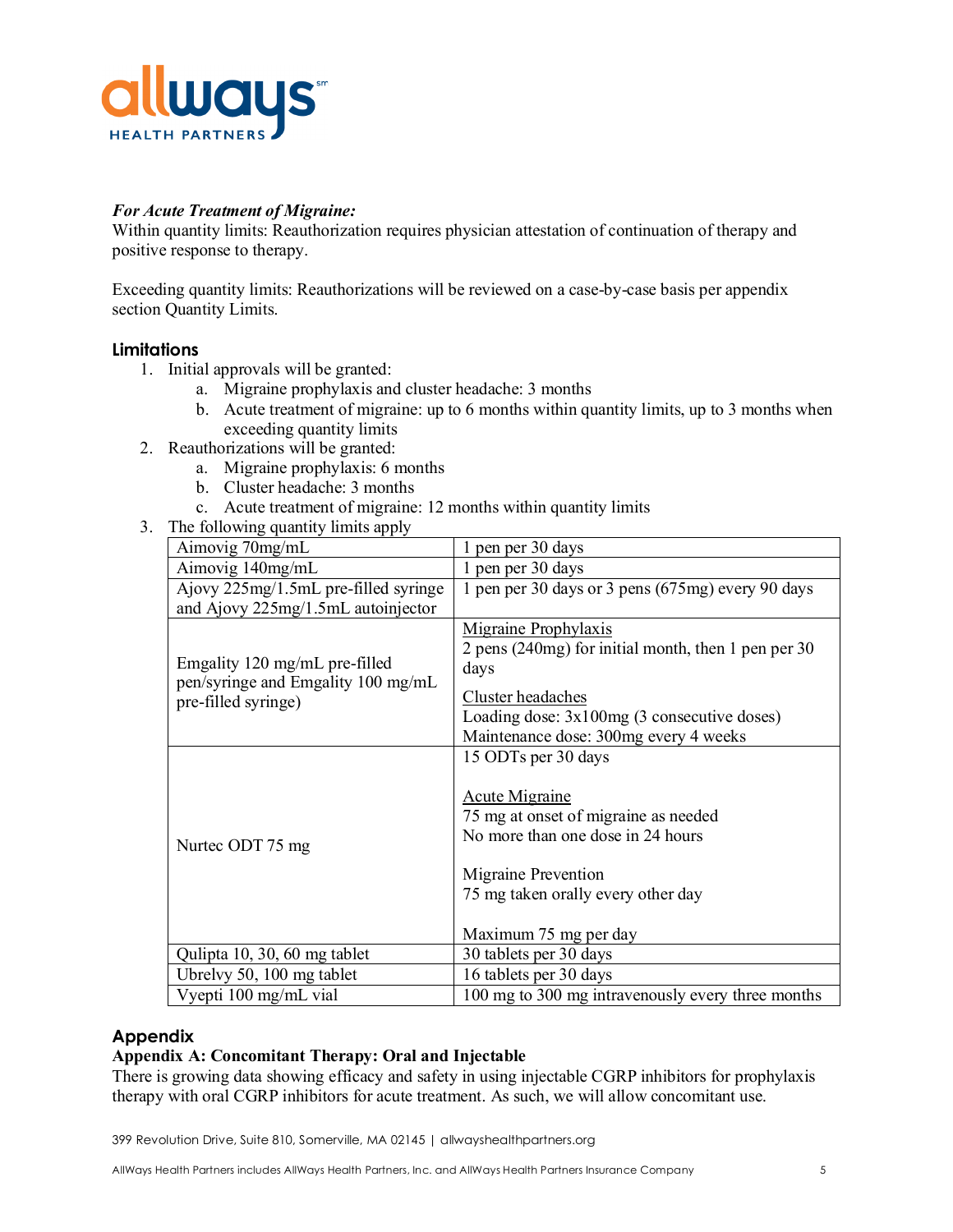

- Mullin K, et al. Acute Treatment Benefit from Oral CGRP Receptor Antagonist and Monoclonal Antibody Combination: Rimegepant 75 mg for Acute Treatment of Attacks During Preventive Therapy With Erenumab. Biohaven Pharmaceuticals presentation. Diamond Headache Clinic Research & Educational Foundation Headache Update. July 25-28, 2019. Lake Buena Vista, FL.
- Mullin K, et al. 2020. Potential for Treatment Benefit of Small Molecule CGRP Receptor Antagonist Plus Monoclonal Antibody in Migraine Therapy. *Neurology.* 2020; 00: 1-5.
- NCT04179474: Safety, Tolerability & Drug Interaction Study of Ubrogepant With Erenumab or Galcanezumab in Participants With Migraine.

### **Appendix B: Concomitant CGRP Inhibitor and Botox® Therapy**

There are limited clinical trials evaluating the combination of Botox® with CGRPs; however, from a clinical perspective the different mechanisms of action may provide benefit. There are several retrospective analyses available showing the benefits in headache frequency and severity. There is expert consensus that chronic migraine patients with a partial response from botulinum toxin treatment may achieve further benefits from the addition of a CGRP monoclonal antibody.

If the provider documents a partial, but incomplete, response to a CGRP inhibitor and wishes to add Botox® therapy to supplement, this may be approved for 3 months. Resubmission should document response to therapy and improvement of headache days per month and can be recertified for up to 6 months.

# **References**

- 1. Aimovig (erenumab-aooe) [prescribing information]. Thousand Oaks, CA: Amgen Inc; March 2019
- 2. Ajovy (fremanezumab-vfrm) [prescribing information]. North Wales, PA: Teva Pharmaceuticals; September 2018
- 3. Emgality (galcanezumab-gnlm) [prescribing information]. Indianapolis, IN: Eli Lilly and Company; June 2019
- 4. Tepper SJ. History and review of anti-calcitonin gene-related peptide (CGRP) therapies: from translational research to treatment. Headache. 2018;58(suppl 3):238-275. doi: 10.1111/head.13379
- 5. Botox (OnabotulinumtoxinA) [prescribing information]. Irvine, CA: Allergan; May 201Iclusig (ponatinib) [prescribing information]. Cambridge, MA: Ariad Pharmaceuticals Inc; October 2018
- 6. Evidence-based guideline update: pharmacologic treatment for episodic migraine prevention in adults Report of the Quality Standards Subcommittee of the American Academy of Neurology and the American Headache Society Guideline Developer(s): 2000 Sep (revised 2012 Apr 24)
- 7. [Headache Classification Committee of the International Headache Society \(IHS\) The International](https://www.uptodate.com/contents/cluster-headache-treatment-and-prognosis/abstract/1)  [Classification of Headache Disorders, 3rd edition. Cephalalgia 2018; 38:1](https://www.uptodate.com/contents/cluster-headache-treatment-and-prognosis/abstract/1)
- 8. [Koppen H, Stolwijk J, Wilms EB, et al. Cardiac monitoring of high](https://www.uptodate.com/contents/cluster-headache-treatment-and-prognosis/abstract/50)-dose verapamil in cluster [headache: An international Delphi study. Cephalalgia 2016; 36:1385](https://www.uptodate.com/contents/cluster-headache-treatment-and-prognosis/abstract/50)
- 9. [Cittadini E, May A, Straube A, et al. Effectiveness of intranasal zolmitriptan in acute cluster](https://www.uptodate.com/contents/cluster-headache-treatment-and-prognosis/abstract/24)  [headache: a randomized, placebo-controlled, double-blind crossover study. Arch Neurol 2](https://www.uptodate.com/contents/cluster-headache-treatment-and-prognosis/abstract/24)006; [63:1537](https://www.uptodate.com/contents/cluster-headache-treatment-and-prognosis/abstract/24)
- 10. [Ekbom K, Monstad I, Prusinski A, et al. Subcutaneous sumatriptan in the acute treatment of cluster](https://www.uptodate.com/contents/cluster-headache-treatment-and-prognosis/abstract/21)  [headache: a dose comparison study. The Sumatriptan Cluster Headache Study Group. Acta Neurol](https://www.uptodate.com/contents/cluster-headache-treatment-and-prognosis/abstract/21)  [Scand 1993; 88:63](https://www.uptodate.com/contents/cluster-headache-treatment-and-prognosis/abstract/21)
- 11. [Magnoux E, Zlotnik G. Outpatient intravenous dihydroergotamine for refractory clust](https://www.uptodate.com/contents/cluster-headache-treatment-and-prognosis/abstract/38)er headache. [Headache 2004; 44:249](https://www.uptodate.com/contents/cluster-headache-treatment-and-prognosis/abstract/38)
- 12. [Matharu M. Cluster headache. BMJ Clin Evid 2010; 2010](https://www.uptodate.com/contents/cluster-headache-treatment-and-prognosis/abstract/36)